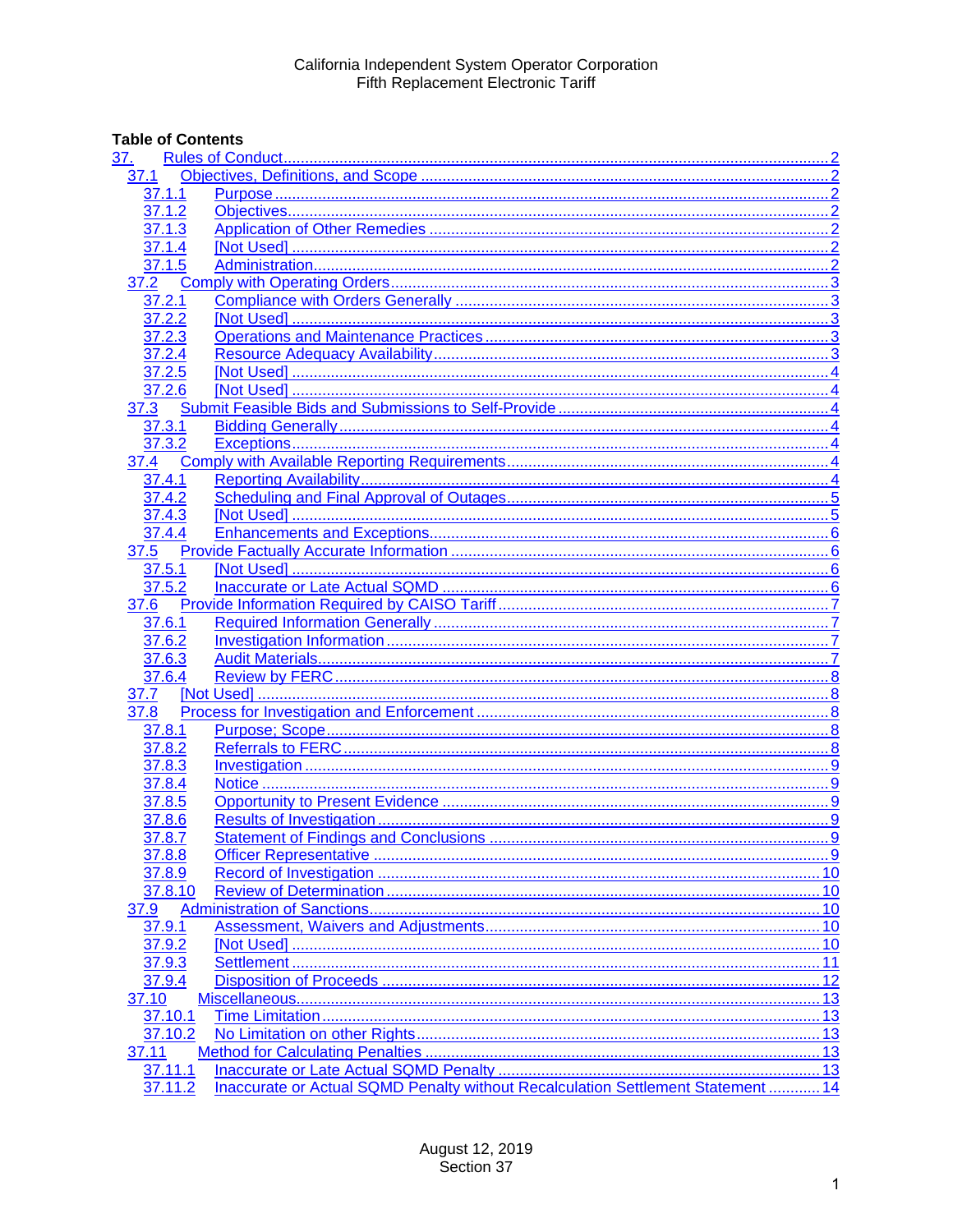#### <span id="page-1-0"></span>**37. Rules of Conduct**

#### <span id="page-1-1"></span>**37.1 Objectives, Definitions, and Scope**

#### <span id="page-1-2"></span>**37.1.1 Purpose**

Section 37 sets forth the guiding principles for participation in the markets administered by the CAISO. The specified Rules of Conduct are intended to provide fair notice to Market Participants of the conduct expected of them, to provide an environment in which all parties may participate on a fair and equal basis, to redress instances of gaming and other instances of anticompetitive behavior, and thereby to foster confidence of Market Participants, ratepayers and the general public in the proper functioning of the CAISO markets.

#### <span id="page-1-3"></span>**37.1.2 Objectives**

The objectives of this CAISO Tariff are to:

- (a) Provide clear Rules of Conduct specifying the behavior expected of Market Participants; and
- (b) Establish in advance the Sanctions and other potential consequences for violation of the specified Rules of Conduct.

#### <span id="page-1-4"></span>**37.1.3 Application of Other Remedies**

The activities and remedies authorized under this Section 37 are in addition to any other actions or relief that may be available to the CAISO elsewhere in the CAISO Tariff or under law, regulation or order. Nothing in this Section 37 limits or should be construed to limit the right of the CAISO to take action or seek relief otherwise available to it, and such action or relief may be pursued in addition to the action or relief specified in this Section 37.

#### <span id="page-1-5"></span>**37.1.4 [Not Used]**

#### <span id="page-1-6"></span>**37.1.5 Administration**

The CAISO shall administer the following Rules of Conduct specified herein: Section 37.4.1, Section 37.4.2, Section 37.4.3, Section 37.5.2, Section 37.6.1, Section 37.6.2, and Section 37.6.3. FERC shall administer the following Rules of Conduct specified herein: Section 37.2.1, Section 37.2.3, Section 37.2.4, and Section 37.3.1.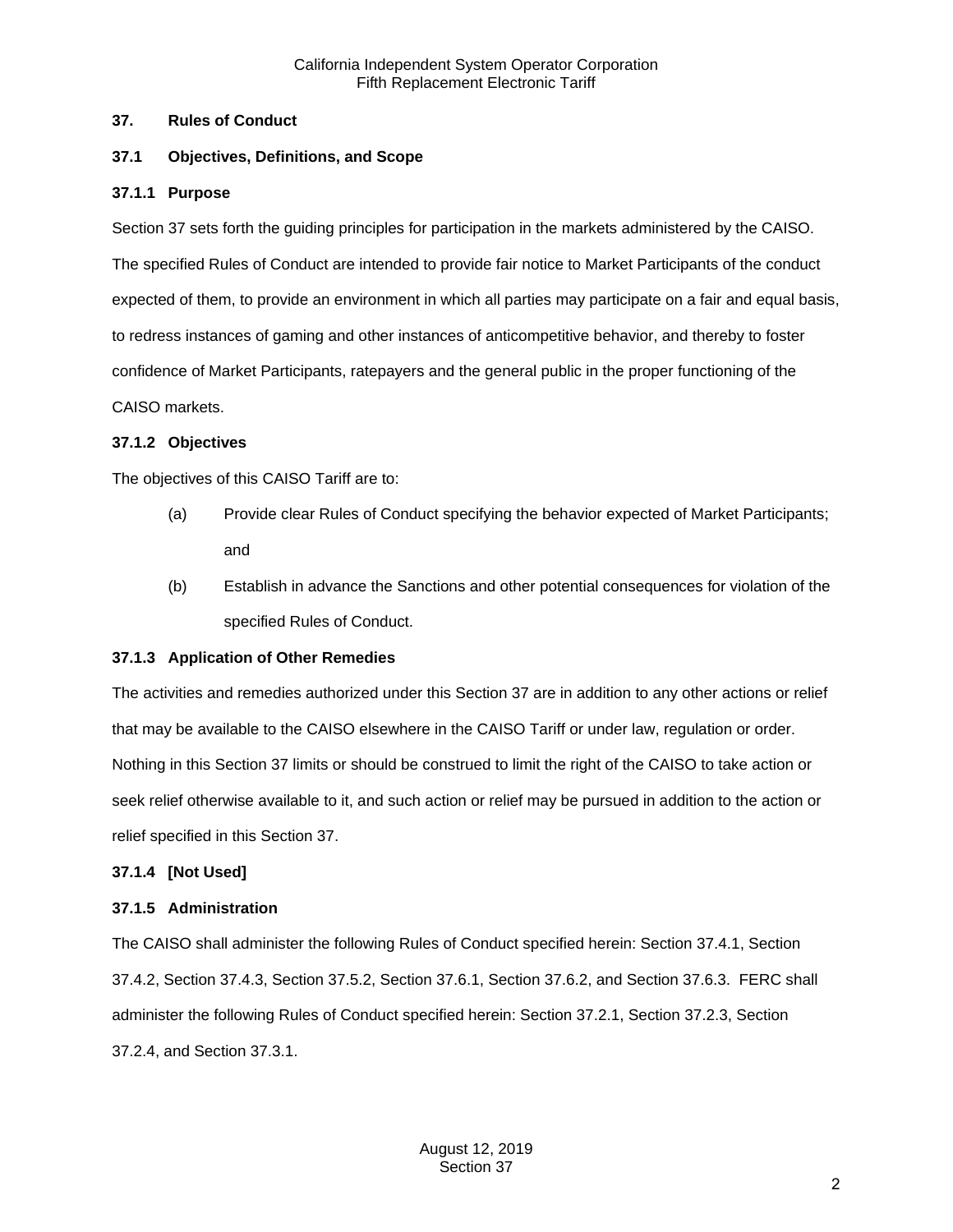# <span id="page-2-0"></span>**37.2 Comply with Operating Instructions**

## <span id="page-2-1"></span>**37.2.1 Compliance with Orders Generally**

## **37.2.1.1 Expected Conduct**

Market Participants must comply with Operating Instructions issued by the CAISO as authorized under the CAISO Tariff. Deviation from an ADS Dispatch Instruction shall not constitute a violation of this Section 37.2.1.1. A Market Participant's failure to obey an Operating Instruction containing multiple instructions to address a specific operating condition will result in a single violation of Section 37.2. If some limitation prevents the Market Participant from fulfilling the action requested by the CAISO then the Market Participant must promptly and directly communicate the nature of any such limitation to the CAISO, pursuant to Section 4.2.1.

## **37.2.1.2 [Not Used]**

# <span id="page-2-2"></span>**37.2.2 [Not Used]**

**37.2.2.1 [Not Used]**

**37.2.2.2 [Not Used]**

## <span id="page-2-3"></span>**37.2.3 Operations and Maintenance Practices**

## **37.2.3.1 Expected Conduct**

Market Participants shall undertake such operating and maintenance practices as necessary to avoid contributing to a major Outage or prolonging response time to a major Outage. For the purposes of this Section 37.2.3.1, a major Outage is an Outage that affects at least ten (10) percent of the Load served by the Distribution System of a UDC or any Outage that results in major damage to the CAISO Controlled Grid or to the health and safety of personnel.

## **37.2.3.2 [Not Used]**

## <span id="page-2-4"></span>**37.2.4 Resource Adequacy Availability**

## **37.2.4.1 Expected Conduct**

Subject to Section 40, a Market Participant shall start a Generating Unit listed as a Resource Adequacy Resource and bring it on-line and/or available consistent with a DAM or RUC commitment or Real-Time Dispatch Instructions and once started up, shall not shut down a Generating Unit listed as a Resource Adequacy Resource in a manner that is inconsistent with a DAM or RUC commitment or Real-Time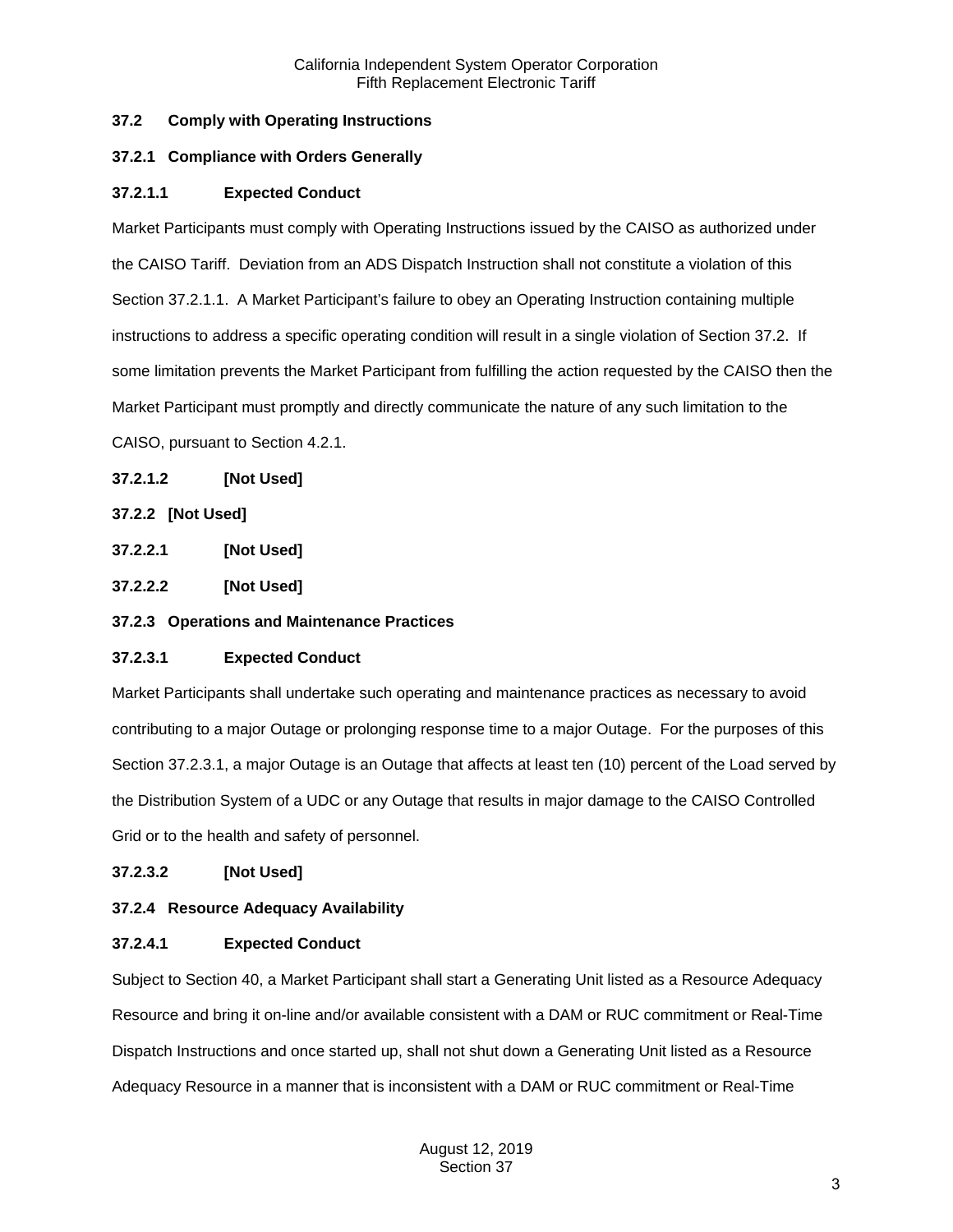Dispatch Instructions, unless the CAISO releases the Generating Unit after the RUC process is completed, or a derate or Outage prevents the Generating Unit from being on-line and available.

# **37.2.4.2 [Not Used]**

## <span id="page-3-0"></span>**37.2.5 [Not Used]**

- <span id="page-3-1"></span>**37.2.6 [Not Used]**
- <span id="page-3-2"></span>**37.3 Submit Feasible Bids and Submissions to Self-Provide**

# <span id="page-3-3"></span>**37.3.1 Bidding Generally**

# **37.3.1.1 Expected Conduct**

Market Participants must submit Bids for Energy, RUC Capacity and Ancillary Services and Submissions to Self-Provide an Ancillary Service from resources that are reasonably expected to be available and capable of performing at the levels specified in the Bid, and to remain available and capable of so performing based on all information that is known to the Market Participant or should have been known to the Market Participant at the time of submission. Intertie Schedules in the RTM for import or export Energy are not subject to the foregoing requirement, but failure to deliver on such Intertie Schedules in the RTM can be subject to referral by DMM under Section 11.1, Appendix P.

## **37.3.2.1 [Not Used]**

## <span id="page-3-4"></span>**37.3.2 Exceptions**

The submission of a Bid or of a Submission to Self-Provide Ancillary Services that causes, or that the CAISO expects to cause Congestion shall not, by itself, constitute a violation of Section 37.3.1.

## <span id="page-3-5"></span>**37.4 Comply with Available Reporting Requirements**

## <span id="page-3-6"></span>**37.4.1 Reporting Availability**

## **37.4.1.1 Expected Conduct**

A Market Participant shall notify the CAISO Control Center of any Outage reportable pursuant to Section 9.3.10.3.1 of a Generating Unit subject to Section 4.6 within sixty (60) minutes after the Outage is discovered.

## **37.4.1.2 Sanctions**

A "violation" for purposes of this Section shall mean each failure to notify the CAISO Control Center about an Outage of a Generating Unit within sixty (60) minutes after the Outage is discovered, as required by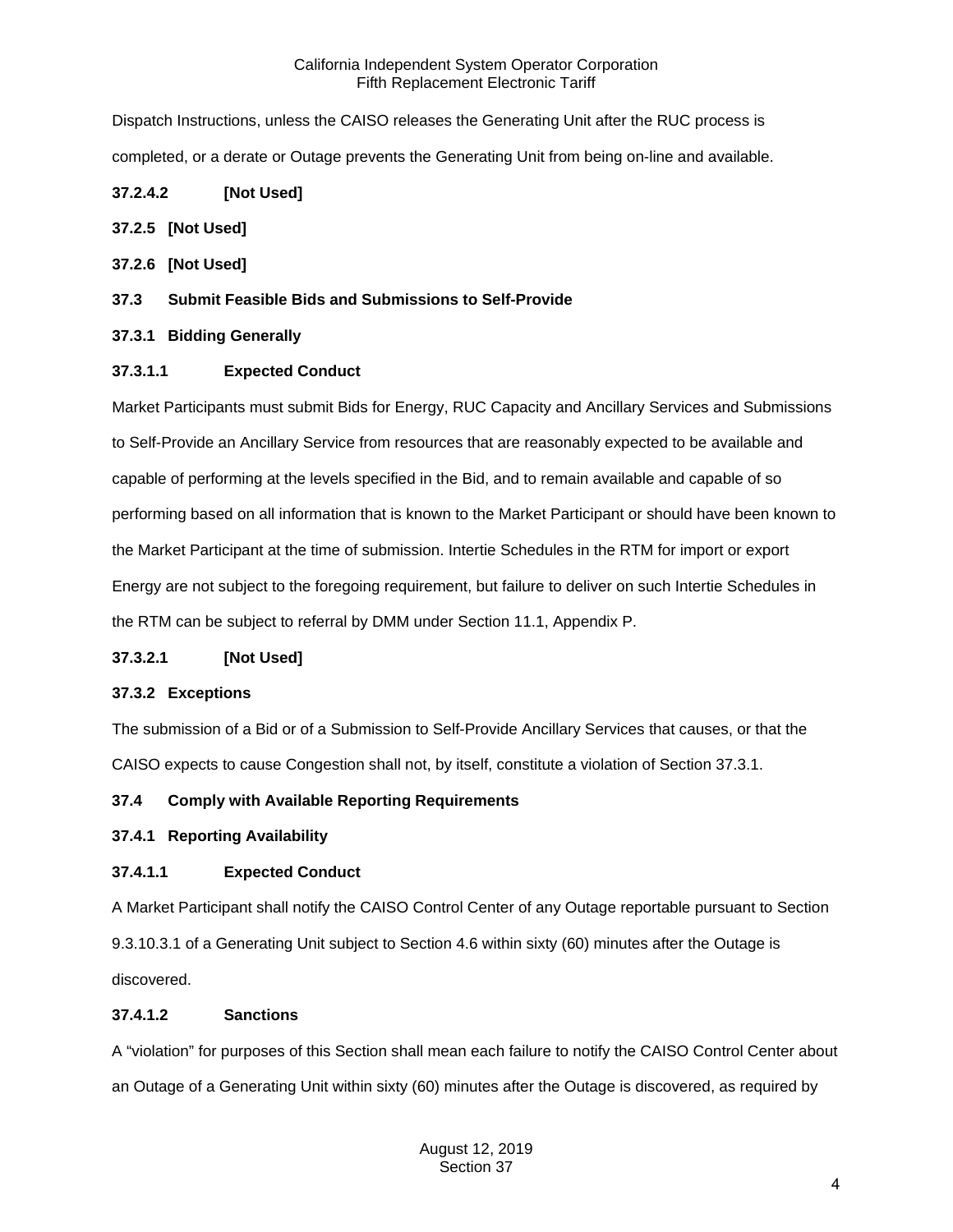Section 37.4.1, except that (a) for each Generating Unit, the first such failure in a calendar month shall not constitute a violation, and (b) for each Generating Unit, multiple failures in the same calendar day shall constitute a single violation. The Sanctions for a violation of Section 37.4.1 shall be as follows:

- (a) for each Generating Unit that is the subject of a violation, the Sanction for the first violation in a calendar month shall be a warning letter;
- (b) for each Generating Unit that is the subject of a violation, the Sanction for the second and subsequent violations in a calendar month will be a financial penalty, as follows:
	- (i) if the Generating Unit has not been the subject of a financial penalty for a previous violation within twelve (12) months of the instant violation, the Sanction will be \$1,000;
	- (ii) if the Generating Unit has been the subject of one financial penalty for a previous violation within twelve (12) months of the instant violation, the Sanction will be \$2,000;
	- (iii) if the Generating Unit has been the subject of two or more financial penalties for previous violations within twelve (12) months of the instant violation, the Sanction will be \$5,000.

# <span id="page-4-0"></span>**37.4.2 Scheduling and Final Approval of Outages**

# **37.4.2.1 Expected Conduct**

A Market Participant shall not undertake an Outage except as approved by the CAISO in accordance with Section 9.3.2, Section 9.3.9, and Section 9.3.6.7. A Market Participant shall not commence any Outage without obtaining final approval from the CAISO Control Center in accordance with Sections 9.3.9 and 9.3.10.

# **37.4.2.2 Sanctions**

The Sanctions for a violation of Section 37.4.2 shall be as follows: for the first violation within a rolling twelve (12) month period, \$5,000; for subsequent violations within a rolling twelve (12) month period, \$10,000. A "violation" shall mean each Outage undertaken for which all required approvals were not obtained.

# <span id="page-4-1"></span>**37.4.3 [Not Used]**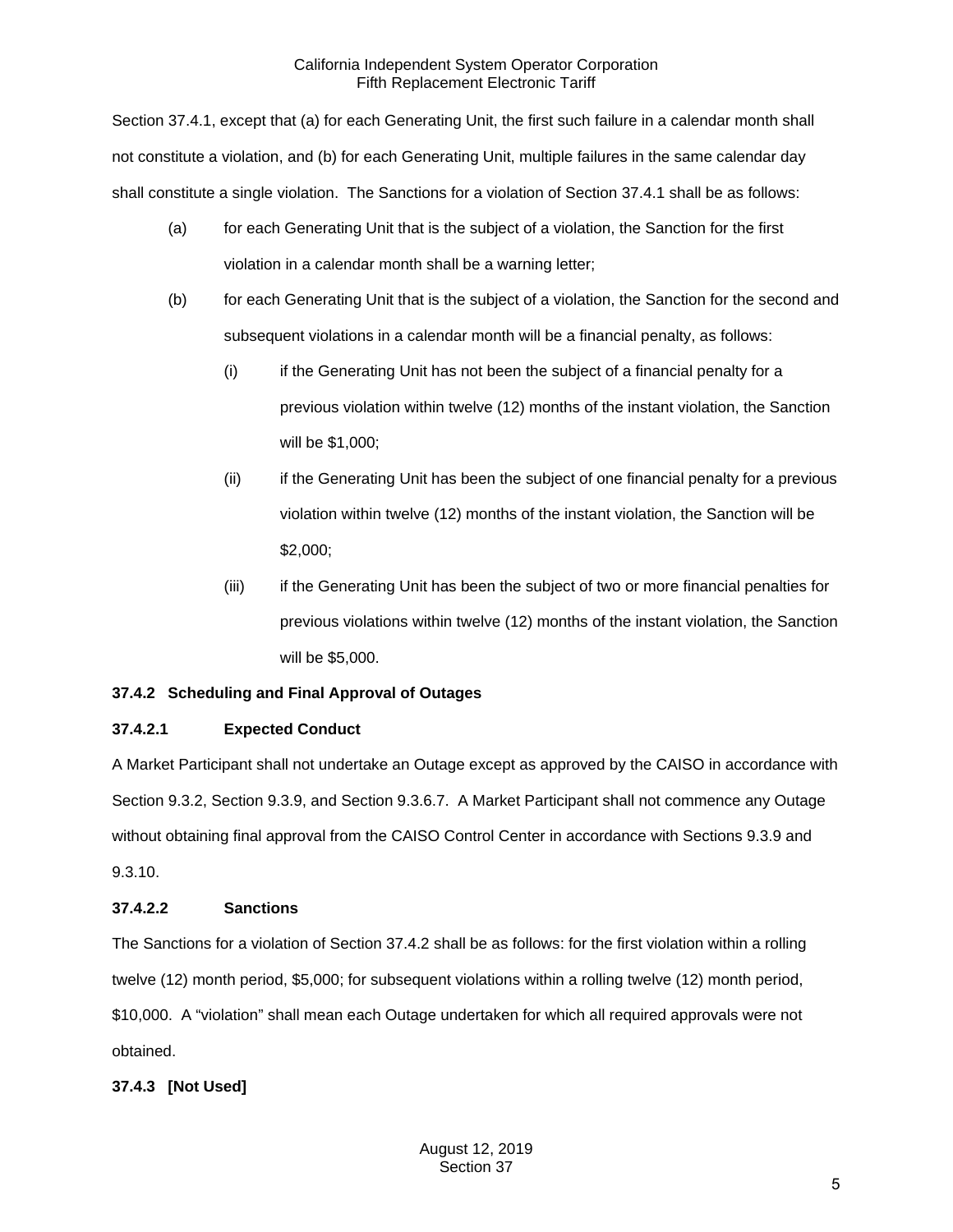## <span id="page-5-0"></span>**37.4.4 Enhancements and Exceptions**

Except as otherwise specifically provided, penalty amounts shall be tripled for any violation of Section 37.4.1 through Section 37.4.3 that occurs during a CAISO System Emergency. Violations of the above rules that result in circumstances in which an Uninstructed Deviation Penalty under Section 11.23 is assessed shall not be subject to Sanction under this Section. 37.4.

#### <span id="page-5-1"></span>**37.5 Provide Factually Accurate Information**

#### <span id="page-5-2"></span>**37.5.1 [Not Used]**

#### <span id="page-5-3"></span>**37.5.2 Inaccurate or Late Actual SQMD**

#### **37.5.2.1 Expected Conduct**

Scheduling Coordinators representing Scheduling Coordinator Metered Entities shall provide complete and accurate Settlement Quality Meter Data for each Trading Hour and shall correct any errors in such data no later than forty-eight (48) Business Days after the Trading Day (T+48B). Failure either to submit complete and accurate Actual Settlement Quality Meter Data or to replace Estimated Settlement Quality Meter Data with complete and accurate Actual Settlement Quality Meter Data by T+48B is late Actual Settlement Quality Meter Data and shall be a violation of this rule. The failure to provide complete and accurate Actual Settlement Quality Meter Data, as required by Section 10.3.6 that causes an error to exist in such Settlement Quality Meter Data after forty-eight (48) Business Days after the Trading Day (T+48B) shall be a violation of this rule. Scheduling Coordinators that fail to submit Scheduling Coordinator Estimated Settlement Quality Meter Data that is complete and based on a good faith estimate that reasonably represents Demand and/or Generation quantities for each Settlement Period as required by Section 10 shall be a violation of this rule and may be referred to DMM for investigation.

#### **37.5.2.2 Sanctions**

Violations under this Section 37.5.2 shall be subject to Sanction described in Section 37.11.

#### **37.5.2.3 Disposition of Sanction Proceeds**

For purposes of redistributing collected market adjustments, any amounts collected under this provision shall be applied first to those parties affected by the conduct. Any excess amounts shall be disposed of as set forth in Section 37.9.4.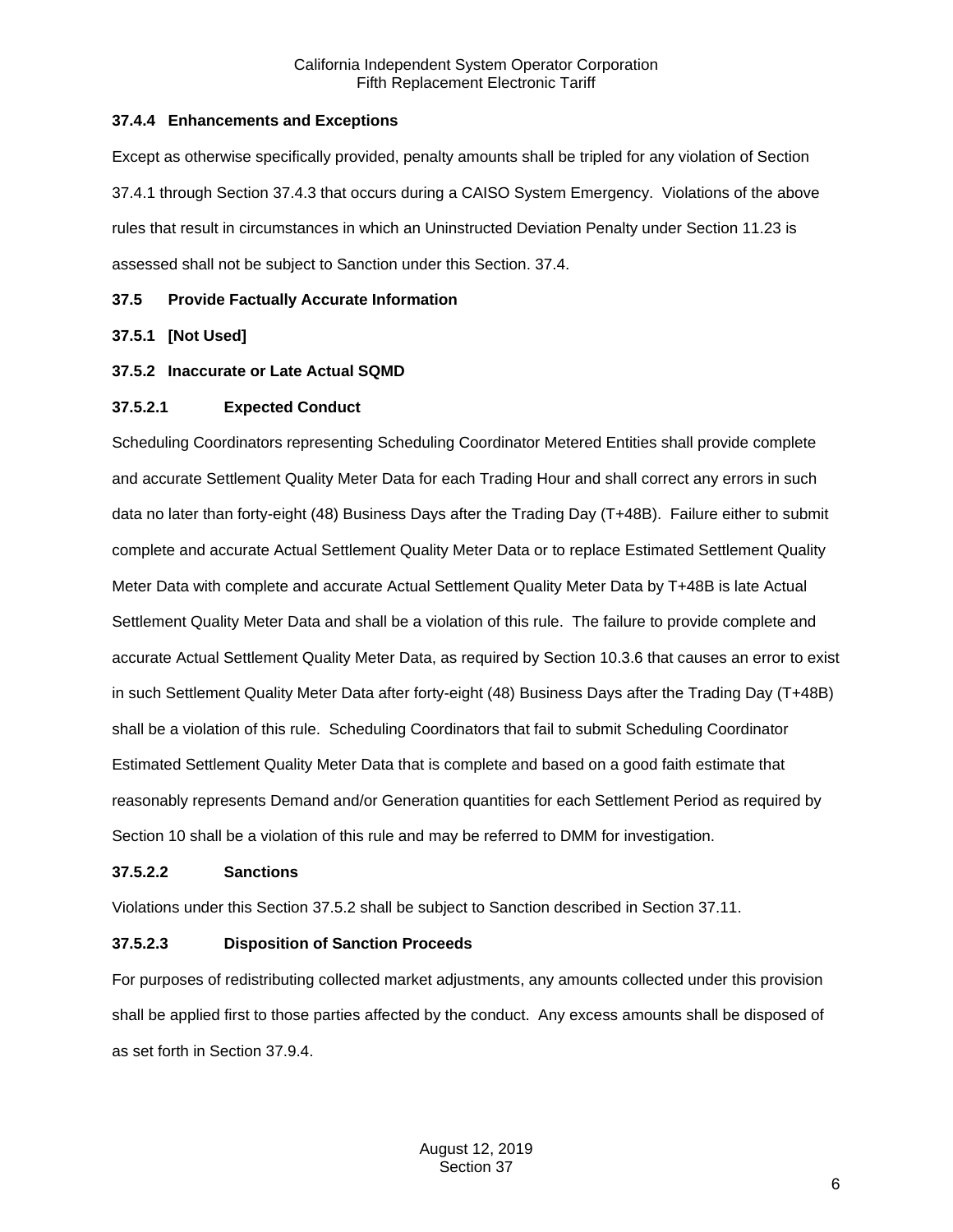# <span id="page-6-0"></span>**37.6 Provide Information Required by CAISO Tariff**

## <span id="page-6-1"></span>**37.6.1 Required Information Generally**

#### **37.6.1.1 Expected Conduct**

Except as provided below in Section 37.6.4 (Review by FERC), all information that is required to be submitted to the CAISO under the CAISO Tariff must be submitted by the specified deadline. For the purposes of this Section 37.6.1.1, the specified deadline is either the deadline established directly in the CAISO Tariff or, where the CAISO Tariff does not establish a specific deadline, by the deadline that the CAISO has authority to establish under the CAISO Tariff.

#### **37.6.1.2 Sanctions**

Except as otherwise provided below, in Section 37.6.2 and Section 37.6.3, the Sanction for a violation of Section 37.6.1.1 shall be \$500 for each day that the required information is late.

#### <span id="page-6-2"></span>**37.6.2 Investigation Information**

#### **37.6.2.1 Expected Conduct**

Except as provided below in Section 37.6.4 (Review by FERC), Market Participants must submit information in response to a written request by the CAISO for information requested in the course of an investigation authorized by the CAISO by the deadline established in the request by the CAISO.

## **37.6.2.2 Sanctions**

The Sanction for a violation of Section 37.6.2 shall be as follows: for the first violation in a rolling twelve (12) month period, \$1000/day; for the second violation in a rolling twelve (12) month period, \$2000/day; for the third and subsequent violations in a rolling twelve (12) month period, \$5000/day. For purposes of this subsection, a violation shall be each failure to provide a full response to a written request and the Sanction shall be determined from the date that the response was due until a full response to the request is received.

#### <span id="page-6-3"></span>**37.6.3 Audit Materials**

## **37.6.3.1 Expected Conduct**

Except as provided below in Section 37.6.4 (Review by FERC), Market Participants shall comply with the CAISO's audit and/or test procedures authorized pursuant to Section 10.3.10, and further shall perform and submit an annual self-audit as required by the procedures the ISO establishes pursuant to Section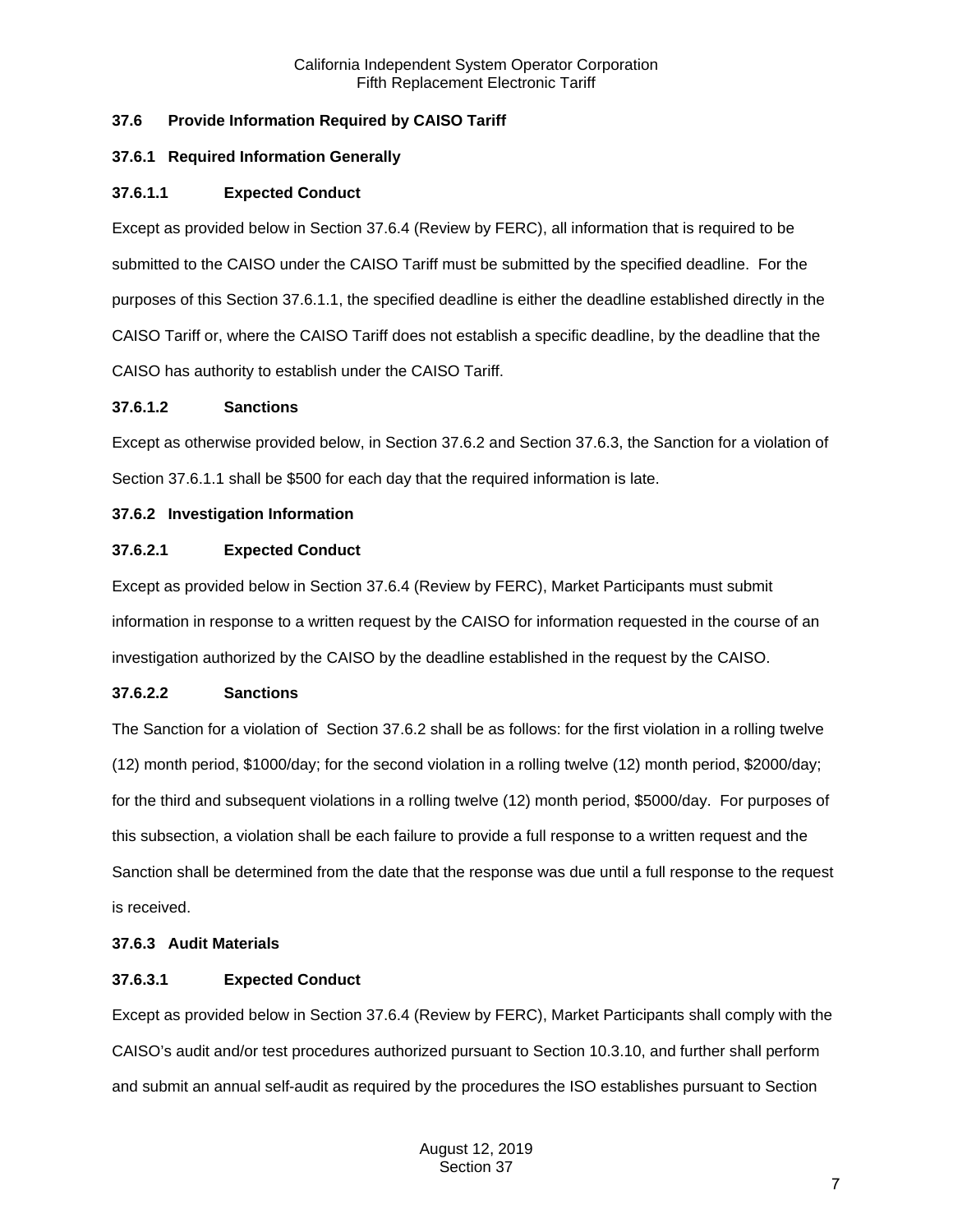10.3.10, including procedures established relating to the deadline for submitting the required audit.

#### **37.6.3.2 Sanctions**

For failure to submit an audit report as required by Section 10.3.10.1, the Sanction shall be \$1000/day until such report is received by the CAISO. For all other violations of this rule the Sanctions shall be as follows: for the first violation in a rolling twelve (12) month period, \$1000/day; for the second violation in a rolling twelve (12) month period, \$2000/day; for the third and subsequent violations in a rolling twelve (12) month period, \$5000/day. For purposes of this subsection, a "violation" shall be each failure to provide all information required under the audit or test, from the date that the information was due until all required information is received by the CAISO.

#### <span id="page-7-0"></span>**37.6.4 Review by FERC**

A Market Participant who objects to an information, audit or test obligation that is enforceable under Section 37.6.1, Section 37.6.2 or Section 37.6.3 above shall have the right immediately (and in all events, no later than the due date for the information) to seek review of the obligation with FERC. In the event that such review is sought, the time for submitting the response or other information to the CAISO shall be tolled until FERC resolves the issue.

<span id="page-7-1"></span>**37.7 [Not Used]**

## <span id="page-7-2"></span>**37.8 Process for Investigation and Enforcement**

#### <span id="page-7-3"></span>**37.8.1 Purpose; Scope**

The provisions of this Section 37.8 set forth the procedures by which the CAISO will independently investigate potential violations of the Rules of Conduct and administer enforcement activities. Except as hereinafter provided the provisions of this section apply to the Rules of Conduct set forth in Sections 37.2 through 37.6.

## <span id="page-7-4"></span>**37.8.2 Referrals to FERC**

Section 37.2.1, Section 37.2.3, Section 37.2.4, and Section 37.3.1 shall be enforced by FERC, in accordance with FERC's rules and procedures. Pursuant to Section 11 of Appendix P, DMM shall refer suspected violations of Section 37.2.1, Section 37.2.3, Section 37.2.4, and Section 37.3.1 to FERC. For violations of this Section 37 that are enforced by FERC, Section 37.8.3, Section 37.8.4, Section 37.8.5, Section 37.8.6, Section 37.8.7, Section 37.8.8, Section 37.8.9, and Section 37.8.10 shall not apply to any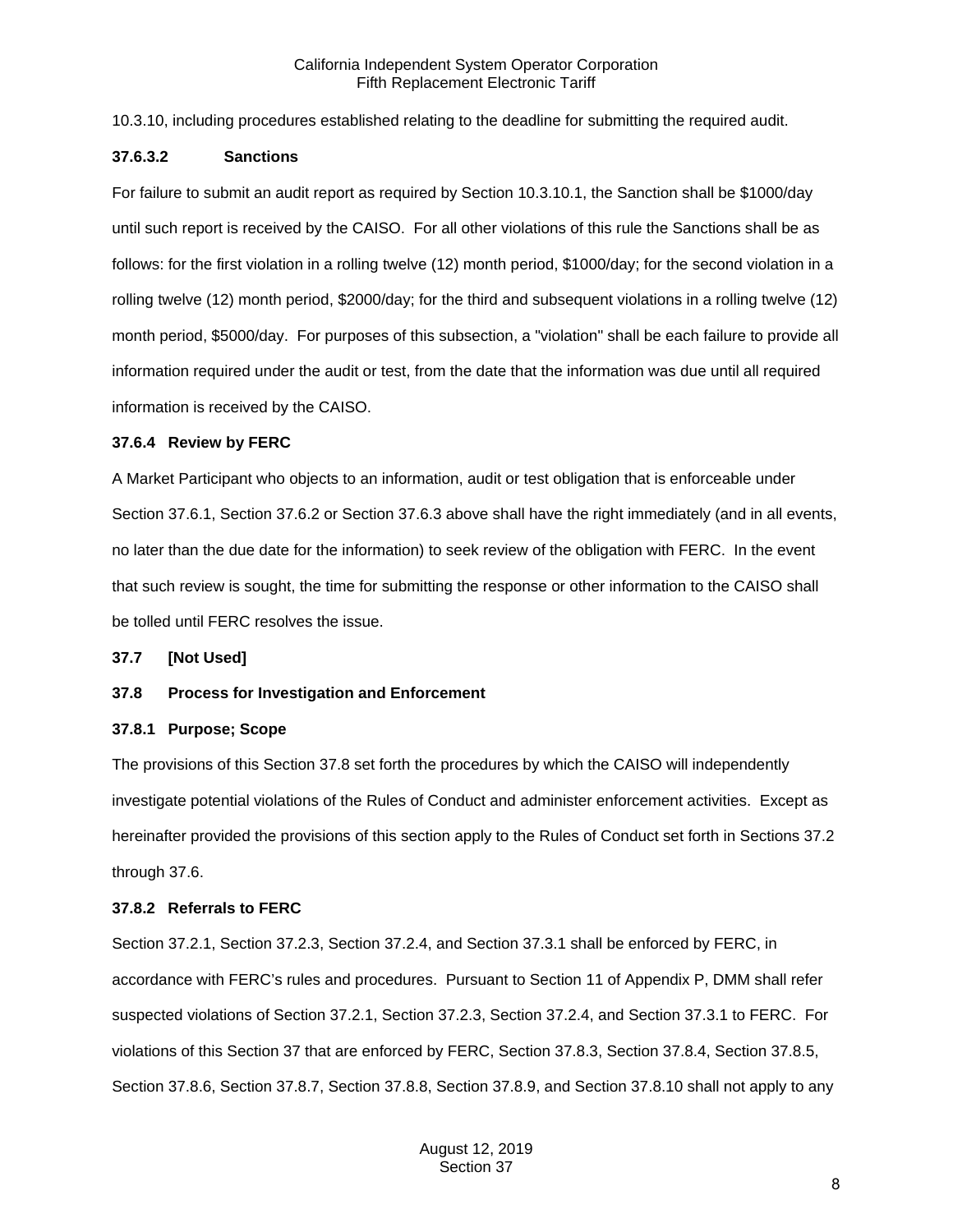investigation DMM may conduct prior to submitting a referral to FERC.

#### <span id="page-8-0"></span>**37.8.3 Investigation**

The CAISO shall conduct a reasonable investigation seeking available facts, data, and other information relevant to the potential Rules of Conduct violation.

## <span id="page-8-1"></span>**37.8.4 Notice**

The CAISO shall provide notice of the investigation in sufficient detail to allow for a meaningful response to the Scheduling Coordinator and, as limited below, to all Market Participants the Scheduling Coordinator represents that are the subject(s) of the investigation. The CAISO shall contact the Market Participant(s) that may be involved, so long as the CAISO has sufficient objective information to identify and verify the role of the Market Participant(s) in the potential Rules of Conduct violation. Such Market Participant(s) will likely have an existing contractual relationship with the CAISO (e.g., UDC, MSS, CAISO Metered Entity, Participating Transmission Owner, Participating Generator, Participating Load, Distributed Energy Resource Provider, or Demand Response Provider).

## <span id="page-8-2"></span>**37.8.5 Opportunity to Present Evidence**

The CAISO shall provide an opportunity to the Market Participant(s) that are the subject(s) of the investigation to present any issues of fact or other information relevant to the potential Rules of Conduct violation being investigated. The CAISO shall consider all such information or data presented.

## <span id="page-8-3"></span>**37.8.6 Results of Investigation**

The CAISO shall notify the Market Participant(s) that are the subject(s) of the investigation of the results of the investigation. The Market Participant(s) shall have thirty (30) days to respond to the findings of the CAISO before the CAISO makes a determination of whether a Sanction is required by this CAISO Tariff.

## <span id="page-8-4"></span>**37.8.7 Statement of Findings and Conclusions**

Where the investigation results in a Sanction, the CAISO shall state its findings and conclusions in writing, and will make such writing available to the Scheduling Coordinator and, as provided in Section 37.8.4, to the Market Participant(s) that are the subject(s) of the investigation.

## <span id="page-8-5"></span>**37.8.8 Officer Representative**

Where an investigation results in a Sanction by the CAISO, the CAISO shall direct its notice of such result to a responsible representative of the Scheduling Coordinator and, as provided in Section 37.8.4, to the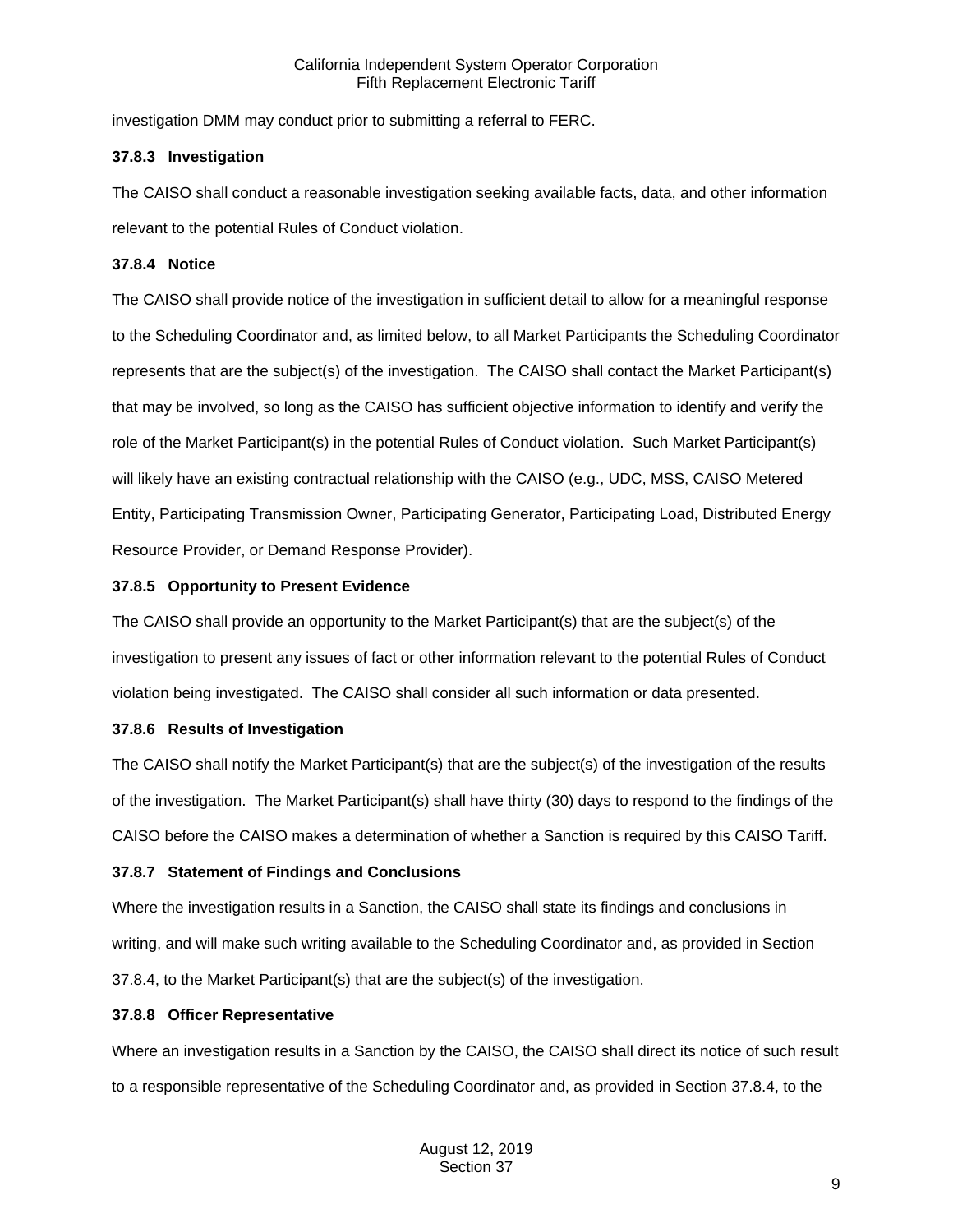Market Participant(s) that are the subject(s) of the investigation at the officer level.

## <span id="page-9-0"></span>**37.8.9 Record of Investigation**

Where an investigation results in a Sanction, the CAISO will maintain a record of the investigation until its decision has been finally reviewed, if review is sought, or until the period for seeking review has expired.

## <span id="page-9-1"></span>**37.8.10 Review of Determination**

A Market Participant that receives a Sanction may obtain immediate review of the CAISO's determination by directly appealing to FERC, in accordance with FERC's rules and procedures. In such case, the applicable Scheduling Coordinator shall also dispute the Recalculation Settlement Statement containing the financial penalty, in accordance with Section 11. The Recalculation Settlement Statement dispute and appeal to FERC must be made in accordance with the timeline for raising disputes specified in Section 11.29.8. The penalty will be tolled until FERC renders its decision on the appeal. The disposition by FERC of such appeal shall be final, and no separate dispute of such Sanction may be initiated under Section 13, except as provided in Section 37.9.3.4. For the purpose of applying the time limitations set forth in Section 37.10.1, a Sanction will be considered assessed when it is included on a Recalculation Settlement Statement, whether or not the CAISO accepts a Scheduling Coordinator's dispute of such Recalculation Settlement Statement pending resolution of an appeal to FERC in accordance with this section or Section 37.9.3.3.

# <span id="page-9-2"></span>**37.9 Administration of Sanctions**

# <span id="page-9-3"></span>**37.9.1 Assessment, Waivers and Adjustments**

Penalty amounts for violation of these Rules of Conduct shall be calculated as specified in Section 37.4.1.2, Section 37.4.2.2, Section 37.4.3.2, Section 37.4.4, Section 37.5.2.2, Section 37.6.1.2, Section 37.6.2.2, and Section 37.6.3.2.

# <span id="page-9-4"></span>**37.9.2 [Not Used]**

- **37.9.2.1 [Not Used]**
- **37.9.2.2 [Not Used]**
- **37.9.2.3 [Not Used]**
- **37.9.2.4 [Not Used]**
- **37.9.2.5 [Not Used]**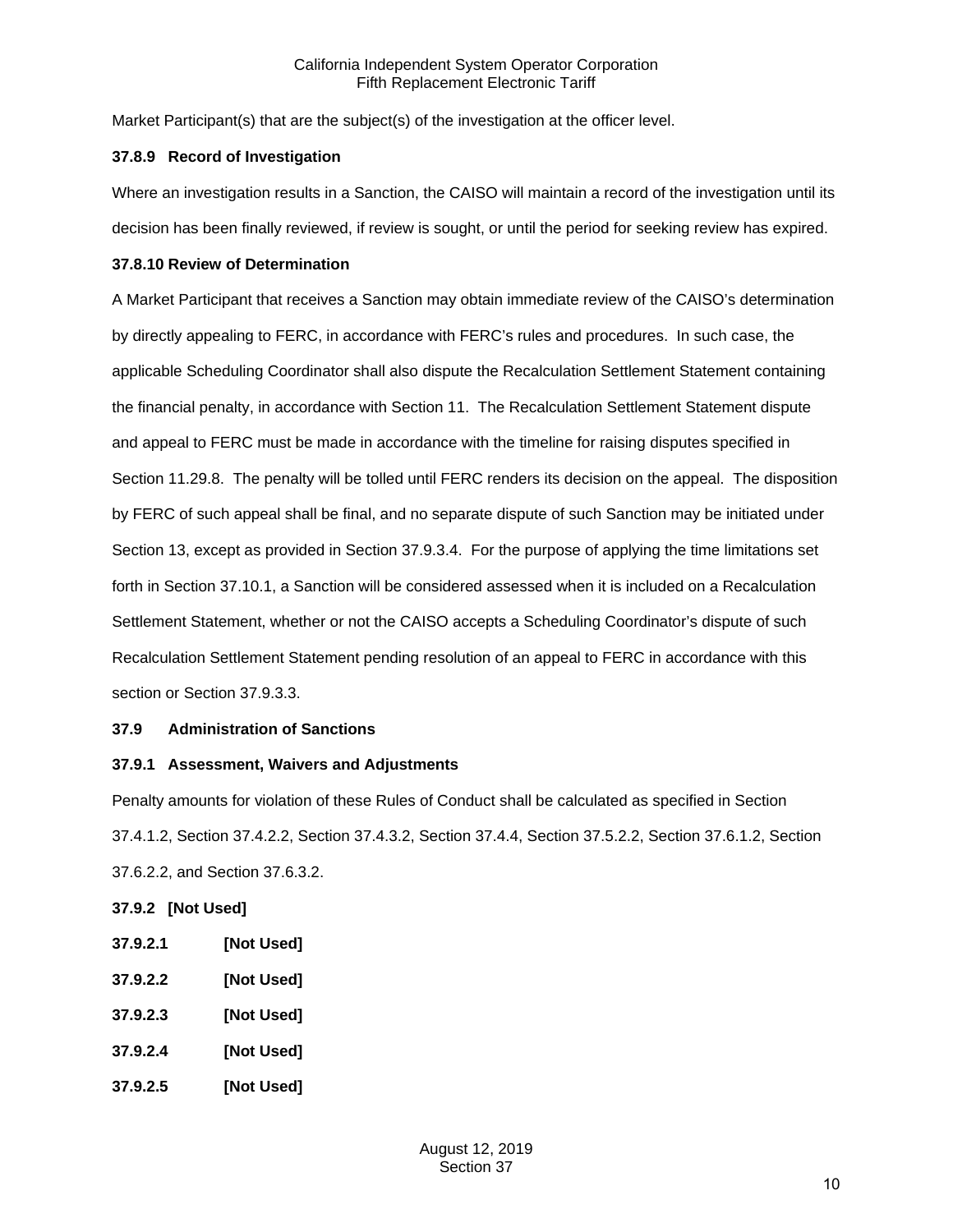## **37.9.2.6 [Not Used]**

#### <span id="page-10-0"></span>**37.9.3 Settlement**

#### **37.9.3.1 Settlement Statements**

The CAISO will administer any penalties issued under this Section 37 through Recalculation Settlement Statements, as relevant, issued to the responsible Scheduling Coordinator by the CAISO. Before invoicing a financial penalty through the Settlement process, the CAISO will provide a description of the penalty to the responsible Scheduling Coordinator and all Market Participants the Scheduling Coordinator represents that are liable for the penalty, when the CAISO has sufficient objective information to identify and verify responsibility of such Market Participants. The description shall include the identity of the Market Participant that committed the violation and the amount of the penalty.

#### **37.9.3.2 Payment**

Except as provided in Section 37.8.10 or Section 37.9.3.3 below, the Scheduling Coordinator shall be obligated to pay all penalty amounts reflected on Settlement Statements to the CAISO pursuant to the CAISO's Settlement process, as set forth in Section 11.

#### **37.9.3.3 Other Responsible Party**

Where a party or parties other than the Scheduling Coordinator is responsible for the conduct giving rise to a penalty reflected on a Settlement Statement, and where the Scheduling Coordinator bears no responsibility for the conduct, such other party or parties ultimately shall be liable for the penalty. Under such circumstances, the Scheduling Coordinator shall use reasonable efforts to obtain payment of the penalty from the responsible party(ies) and to remit such payment to the CAISO in the ordinary course of the Settlement process. In the event that the responsible party(ies) wish to dispute the penalty, or the Scheduling Coordinator otherwise is unable to obtain payment from the responsible parties, the Scheduling Coordinator shall notify the CAISO and dispute the Settlement Statement. The CAISO promptly shall notify FERC. If the CAISO finds that a Market Participant separate from the Scheduling Coordinator that is unable to obtain payment from the responsible party(ies) is solely responsible for a violation, the Scheduling Coordinator that is unable to obtain payment may net its payment of its Invoice amount by the amount of the penalty in question. The CAISO may refuse to offer further service to any responsible party that fails to pay a penalty, unless excused under the terms of the CAISO Tariff, by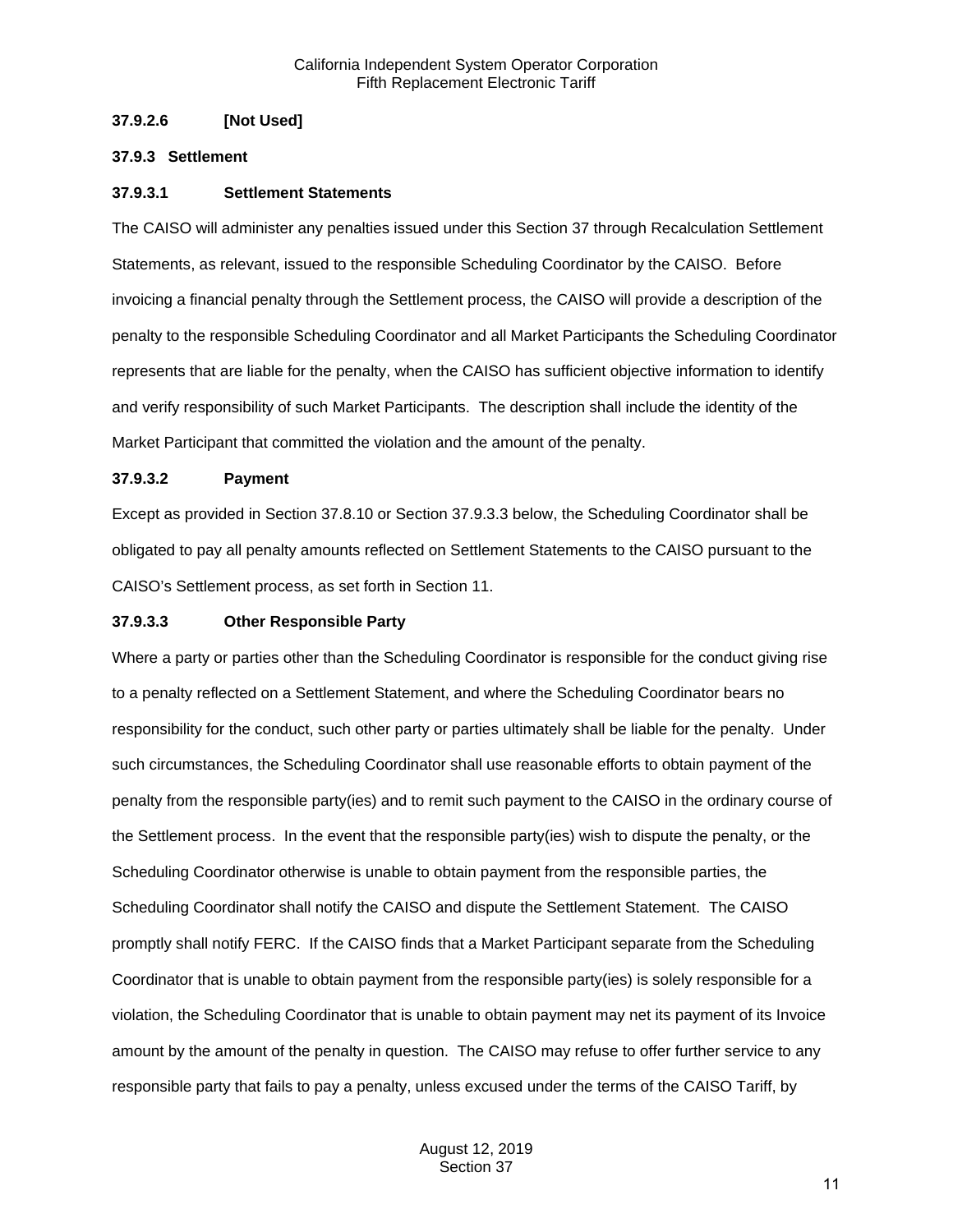providing notice of such refusal to the Scheduling Coordinator. Following such notice, the Scheduling Coordinator shall be liable for any subsequent penalties assessed on account of such responsible party.

# **37.9.3.4 [Not Used]**

## <span id="page-11-0"></span>**37.9.4 Disposition of Proceeds**

The CAISO shall collect penalties assessed pursuant to this Section 37.9 and deposit such amounts in an interest bearing trust account. After the end of each calendar year, the CAISO shall distribute the penalty amounts together with interest earned through payments to Scheduling Coordinators as provided herein. For the purpose of this Section 37.9.4, "eligible Market Participants" shall be those Market Participants that were not assessed a financial penalty pursuant to this Section 37 during the calendar year. Each Scheduling Coordinator that paid GMC during the calendar year will identify, in a manner to be specified by the CAISO, the amount of GMC paid by each Market Participant for whom that Scheduling Coordinator provided service during that calendar year. The total amount assigned to all Market Participants served by that Scheduling Coordinator in such calendar year (including the Scheduling Coordinator itself for services provided on its own behalf), shall equal the total GMC paid by that Scheduling Coordinator.

The CAISO will calculate the payment due each Scheduling Coordinator based on the lesser of the GMC actually paid by all eligible Market Participants represented by that Scheduling Coordinator, or the product of a) the amount in the trust account, including interest, and b) the ratio of the GMC paid by each Scheduling Coordinator for eligible Market Participants, to the total of such amounts paid by all Scheduling Coordinators. Each Scheduling Coordinator is responsible for distributing payments to the eligible Market Participants it represented in proportion to GMC collected from each eligible Market Participant.

Prior to allocating the penalty proceeds, the CAISO will obtain FERC's approval of its determination of eligible Market Participants and their respective shares of the trust account proceeds. If the total amount in the trust account to be so allocated exceeds the total GMC obligation of all eligible Market Participants, then such excess shall be treated in accordance with Section 11.29.9.6.3.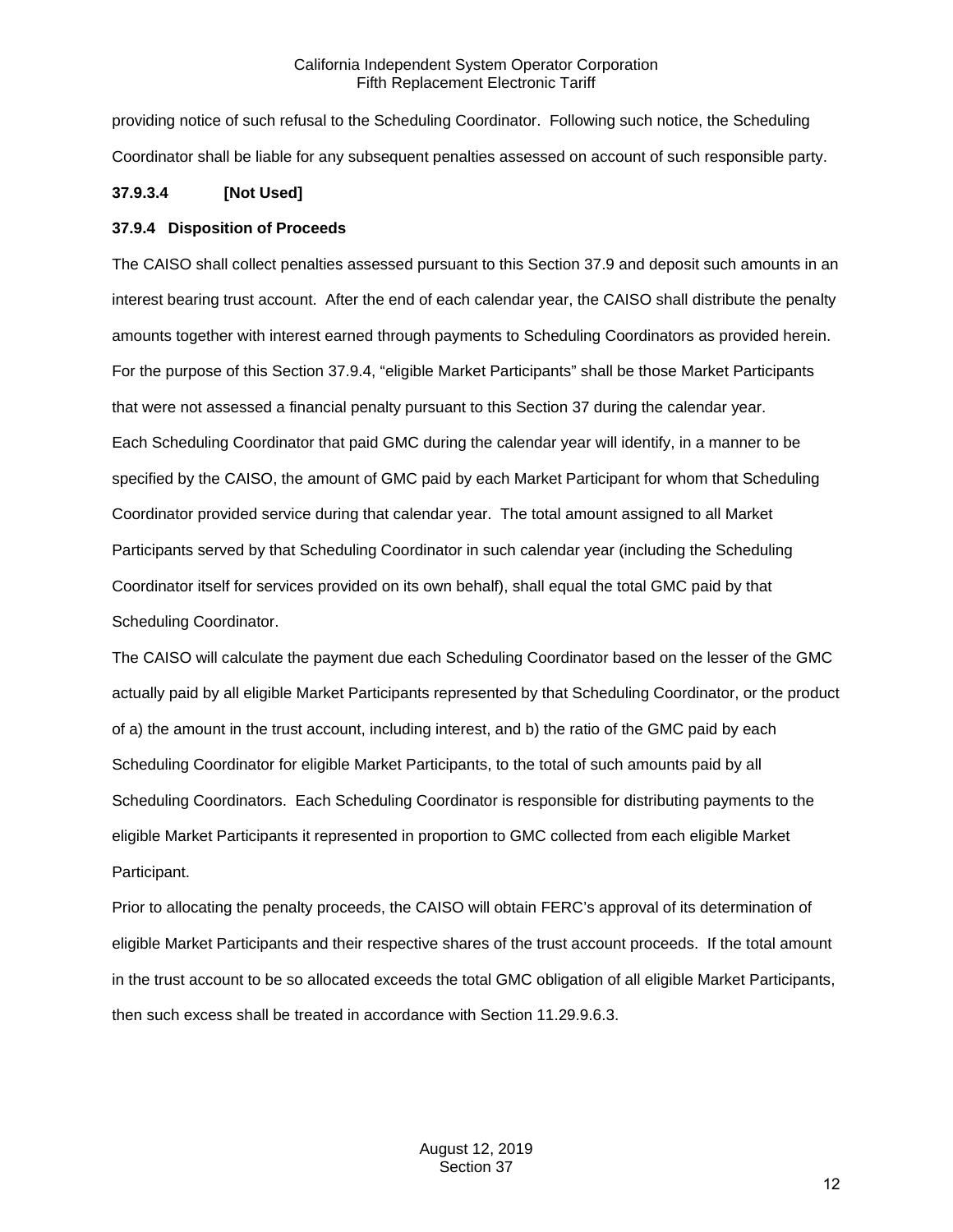#### <span id="page-12-0"></span>**37.10 Miscellaneous**

#### <span id="page-12-1"></span>**37.10.1 Time Limitation**

An investigation of events potentially subject to Sanction by the CAISO under this Section 37 must be commenced within ninety (90) days of discovery of the events. Sanctions may be assessed under this Section 37 up to one year after discovery of the events constituting the violation, but no later than three years after the date of the violation. Nothing in this section shall limit the rights or liabilities of any party under any other provision of applicable laws, regulations or tariff provisions.

#### <span id="page-12-2"></span>**37.10.2 No Limitation on other Rights**

Nothing contained in this Section 37 shall limit the ability of the CAISO to collect information from Market Participants or to establish new provisions pursuant to Section 15.

#### <span id="page-12-3"></span>**37.11 Method for Calculating Penalties**

#### <span id="page-12-4"></span>**37.11.1 Inaccurate or Late Actual SQMD Penalty**

There is no Sanction for the submission of inaccurate or late Actual Settlement Quality Meter Data used for a Recalculation Settlement Statement T+ 12B. However, failure by a Scheduling Coordinator, under a specific SCID, to submit Actual Settlement Quality Meter Data or to replace Estimated Settlement Quality Meter Data with Actual Settlement Quality Meter Data by forty-eight (48) Business Days after the Trading Day (T+48B) for one or more scheduled Resource IDs for a given Trading Day is late Actual Settlement Quality Meter Data and constitutes a Rule of Conduct violation. The Sanction is \$1,000 and the Scheduling Coordinator is required to submit Actual Settlement Quality Meter Data during the period specified in Section 10.3.6.4 for Recalculation Settlement Statement T+9M. Where a Scheduling Coordinator fails to submit Actual Settlement Quality Meter Data or to replace Estimated Settlement Quality Meter Data with Actual Settlement Quality Meter Data by T+48B for one or more scheduled Resource IDs for a given Trading Day and that Scheduling Coordinator also fails to submit Actual Settlement Quality Meter Data during the period specified in Section 10.3.6.4 for Recalculation Settlement Statement T+9M, then the Scheduling Coordinator shall also be levied a Sanction of \$3,000. The submission by a Scheduling Coordinator of Actual Settlement Quality Meter Data that causes an error to exist in such Actual Settlement Quality Meter Data after T+48B shall constitute inaccurate Actual Settlement Quality Meter Data and is a Rule of Conduct violation. The Sanction is \$1,000. All violations